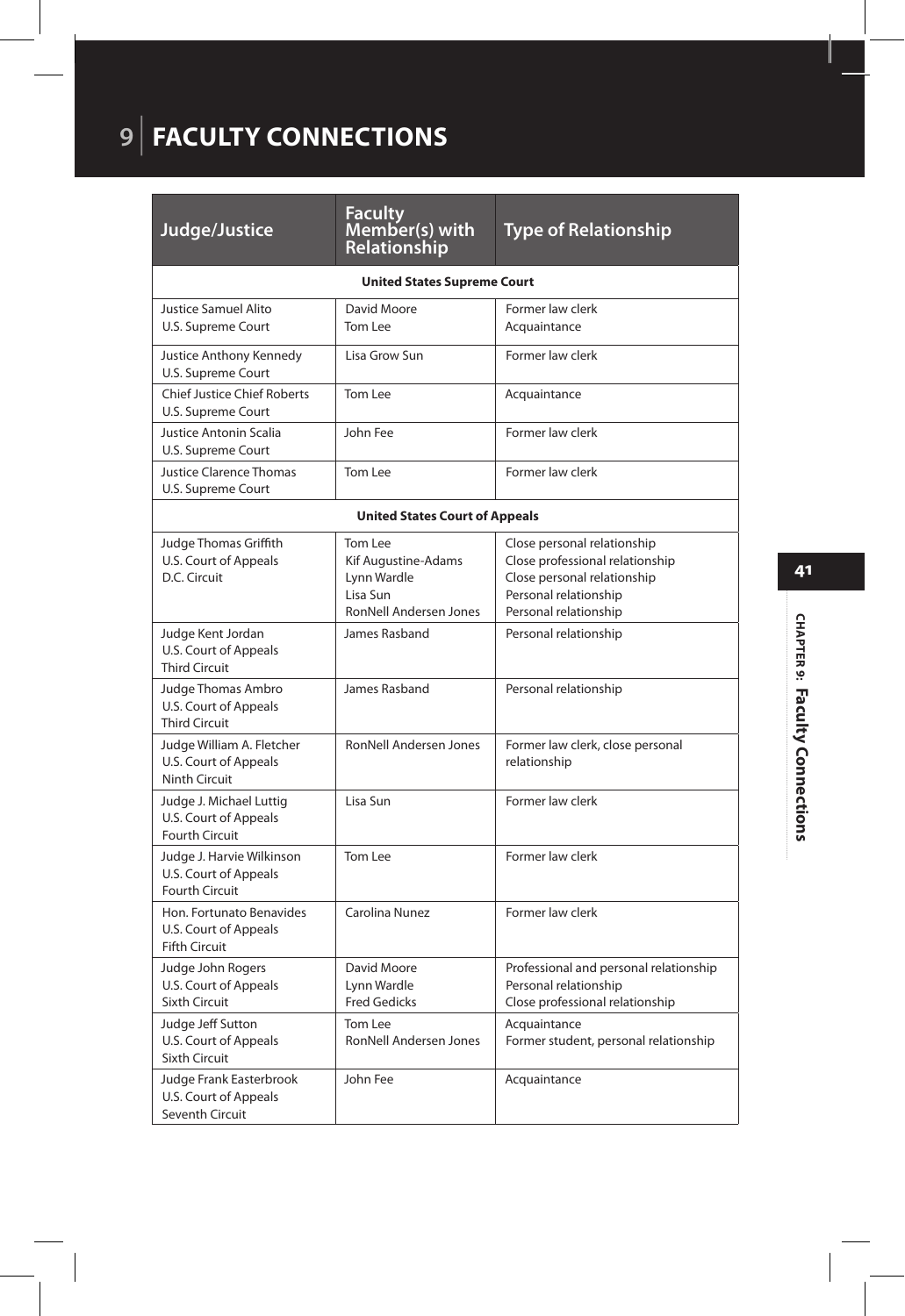| Judge Kenneth Ripple                                                | Cliff Fleming                         | Friend                                               |  |  |
|---------------------------------------------------------------------|---------------------------------------|------------------------------------------------------|--|--|
| U.S. Court of Appeals                                               | Lynn Wardle                           | Acquaintance                                         |  |  |
| Seventh Circuit                                                     | Margaret Tarkington                   | Former law clerk                                     |  |  |
| Judge Jay Bybee                                                     | <b>Cheryl Preston</b>                 | Close personal relationship                          |  |  |
| U.S. Court of Appeals<br><b>Ninth Circuit</b>                       | James Rasband<br><b>Fred Gedicks</b>  | Personal relationship<br>Close personal relationship |  |  |
|                                                                     | Tom Lee                               | Acquaintance                                         |  |  |
|                                                                     | James Gordon                          | Personal relationship                                |  |  |
|                                                                     | Shima Baradaran                       | Close professional relationship                      |  |  |
|                                                                     | James Backman                         | Close professional relationship                      |  |  |
| Judge M. Margaret McKewon<br>U.S. Court of Appeals<br>Ninth Circuit | James Rasband                         | Personal relationship                                |  |  |
| Judge J. Clifford Wallace<br>U.S. Court of Appeals<br>Ninth Circuit | James Rasband                         | Former law clerk                                     |  |  |
| Judge Milan Smith                                                   | Tom Lee                               | Acquaintance                                         |  |  |
| U.S. Court of Appeals                                               | <b>Fred Gedicks</b>                   | Close personal relationship                          |  |  |
| Ninth Circuit                                                       |                                       |                                                      |  |  |
| Judge Michael McConnell                                             | Tom Lee                               | Close personal relationship                          |  |  |
| U.S. Court of Appeals                                               | <b>Fred Gedicks</b>                   | Close professional relationship                      |  |  |
| <b>Tenth Circuit</b>                                                |                                       |                                                      |  |  |
| Judge Monroe McKay                                                  | Tom Lee                               | Close personal relationship                          |  |  |
| U.S. Court of Appeals                                               | Cheryl Preston                        | Former law clerk                                     |  |  |
| <b>Tenth Circuit</b>                                                | James Gordon                          | Former law clerk                                     |  |  |
| Judge Michael Murphy<br>U.S. Court of Appeals                       | Tom Lee                               | Acquaintance                                         |  |  |
| <b>Tenth Circuit</b>                                                |                                       |                                                      |  |  |
| Judge Dorothy Nelson                                                | <b>Fred Gedicks</b>                   | Former student                                       |  |  |
| U.S. Court of Appeals                                               |                                       |                                                      |  |  |
| <b>Ninth Circuit</b>                                                |                                       |                                                      |  |  |
| Judge Randall Rader                                                 | James Backman                         | Close professional relationship                      |  |  |
| U.S. Court of Appeals                                               |                                       |                                                      |  |  |
| <b>Federal Circuit</b>                                              |                                       |                                                      |  |  |
| <b>United States District Courts</b>                                |                                       |                                                      |  |  |
| Judge David G. Campbell                                             | Jane Wise                             | Personal relationship                                |  |  |
| U.S. District Court for the                                         | <b>Fred Gedicks</b>                   | Personal relationship                                |  |  |
| District of Arizona                                                 | James Rasband                         | Professional relationship                            |  |  |
| Judge Jennifer Coffman                                              | David Moore                           | Acquaintance                                         |  |  |
| U.S. District Court for the<br><b>District of Kentucky</b>          |                                       |                                                      |  |  |
|                                                                     |                                       |                                                      |  |  |
| Judge Brian Ted Stewart<br>U.S. District Court for the              | <b>Brigham Daniels</b><br>David Moore | Former law clerk<br>Acquaintance                     |  |  |
| District of Utah                                                    |                                       |                                                      |  |  |
| Judge Dee Benson                                                    | Tom Lee                               | Close professional relationship                      |  |  |
| U.S. District Court for the                                         | James Backman                         | Close professional relationship                      |  |  |
| District of Utah                                                    | James Gordon                          | Professional relationship                            |  |  |
|                                                                     | Cheryl Preston                        | Close personal relationship                          |  |  |
|                                                                     | Janet Peterson                        | Personal relationship                                |  |  |
|                                                                     | Lynn Wardle                           | Personal relationship                                |  |  |
| Judge Clark Waddoups                                                | James Gordon                          | Professional relationship                            |  |  |
| U.S. District Court for the                                         | Lisa Sun                              | Personal relationship                                |  |  |
| District of Utah                                                    | James Backman                         | Close Professional Relationship                      |  |  |

I

I

 $\begin{array}{c} \begin{array}{c} \begin{array}{c} \end{array} \end{array} \end{array}$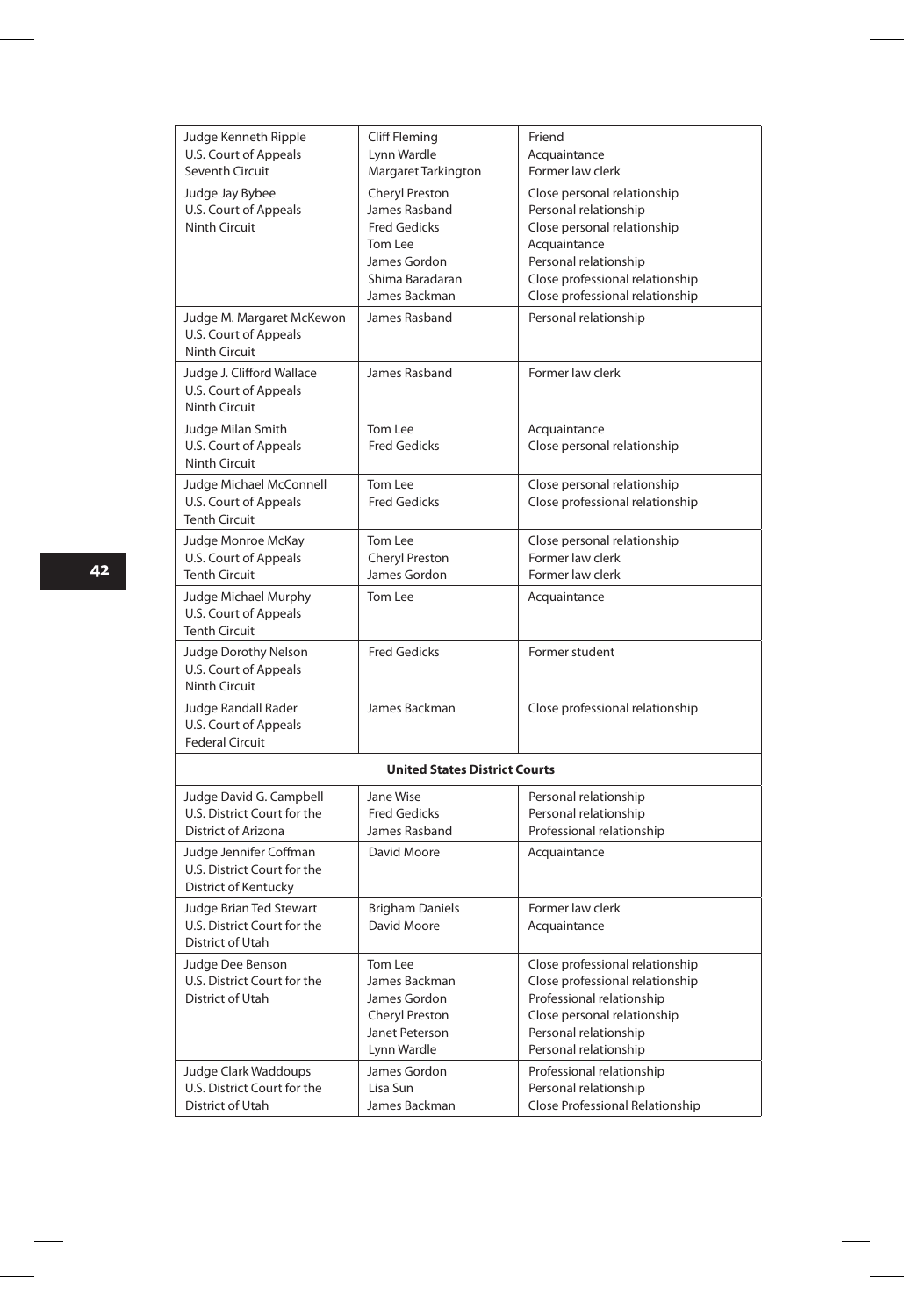| Judge Dale Kimball<br>U.S. District Court for the District of<br>Utah                     | James Backman<br>James Gordon<br>Tom Lee<br>Lisa Sun                                      | Close Professional Relationship<br>Professional relationship<br>Close professional relationship<br>Personal relationship                                                |  |  |
|-------------------------------------------------------------------------------------------|-------------------------------------------------------------------------------------------|-------------------------------------------------------------------------------------------------------------------------------------------------------------------------|--|--|
| Judge David Sam<br>U.S. District Court for the District of<br>Utah                        | Lynn Wardle<br>James Backman                                                              | Close professional relationship<br>Close professional relationship                                                                                                      |  |  |
| Magistrate Paul Warner<br>U.S. District Court for the District of<br>Utah                 | James Backman                                                                             | Close professional relationship                                                                                                                                         |  |  |
| Magistrate Nuffer<br>U.S. District Court for the District of<br>Utah                      | James Backman                                                                             | Close professional relationship                                                                                                                                         |  |  |
| Judge G. Murray Snow<br>U.S. District Court for the District of<br>Arizona                | James Gordon                                                                              | <b>Former Student</b>                                                                                                                                                   |  |  |
| Judge Neil Wake<br>U.S. District Court for the District of<br>Arizona                     | <b>Fred Gedicks</b>                                                                       | Close professional relationship                                                                                                                                         |  |  |
| Judge Lawrence Block<br><b>Court of Federal Claims</b>                                    | David Moore                                                                               | Acquaintance                                                                                                                                                            |  |  |
| Judge W. Richard Lee<br>United States Bankruptcy Court<br>Eastern District of California  | Mary Hoagland                                                                             | Personal relationship                                                                                                                                                   |  |  |
| Judge Richard T. Ford<br>United States Bankruptcy Court<br>Eastern District of California | Mary Hoagland                                                                             | Former law clerk                                                                                                                                                        |  |  |
| Judge Lloyd George<br>U.S. District court for the District of<br>Nevada                   | James Backman                                                                             | Close professional relationship                                                                                                                                         |  |  |
| <b>State Courts</b>                                                                       |                                                                                           |                                                                                                                                                                         |  |  |
| <b>Justice Scott Bales</b><br>Arizona Supreme Court                                       | <b>RonNell Andersen Jones</b>                                                             | Personal relationship                                                                                                                                                   |  |  |
| Justice Andrew Hurwitz<br>Arizona Supreme Court                                           | RonNell Andersen Jones                                                                    | Acquaintance                                                                                                                                                            |  |  |
| Chief Justice Ruth McGregor<br>Arizona Supreme Court                                      | RonNell Andersen Jones                                                                    | Personal relationship                                                                                                                                                   |  |  |
| Judge Michael Brown<br>Arizona Court of Appeals                                           | Tom Lee                                                                                   | Close personal relationship                                                                                                                                             |  |  |
| Judge Daniel A. Barker<br>Arizona Court of Appeals                                        | Mary Hoagland                                                                             | Professional relationship                                                                                                                                               |  |  |
| Judge Douglas Miller<br>California Court of Appeals                                       | James Rasband                                                                             | Personal relationship                                                                                                                                                   |  |  |
| Justice Christine Durham<br>Utah Supreme Court                                            | Cheryl Preston<br>Lynn Wardle<br>Jane Wise<br>Tom Lee<br>Shima Baradaran<br>James Backman | Close personal relationship<br>Personal relationship<br>Personal relationship<br>Close professional relationship<br>Former law clerk<br>Close professional relationship |  |  |
| Justice Matthew B. Durrant<br>Utah Supreme Court                                          | James Gordon<br>Tom Lee<br>Lynn Wardle<br>James Backman                                   | Professional relationship<br>Close professional relationship<br>Acquaintance<br>Close professional relationship                                                         |  |  |

## снартев 9: Faculty Connections **CHAPTER 9: Faculty Connections**

ŧ

**43**